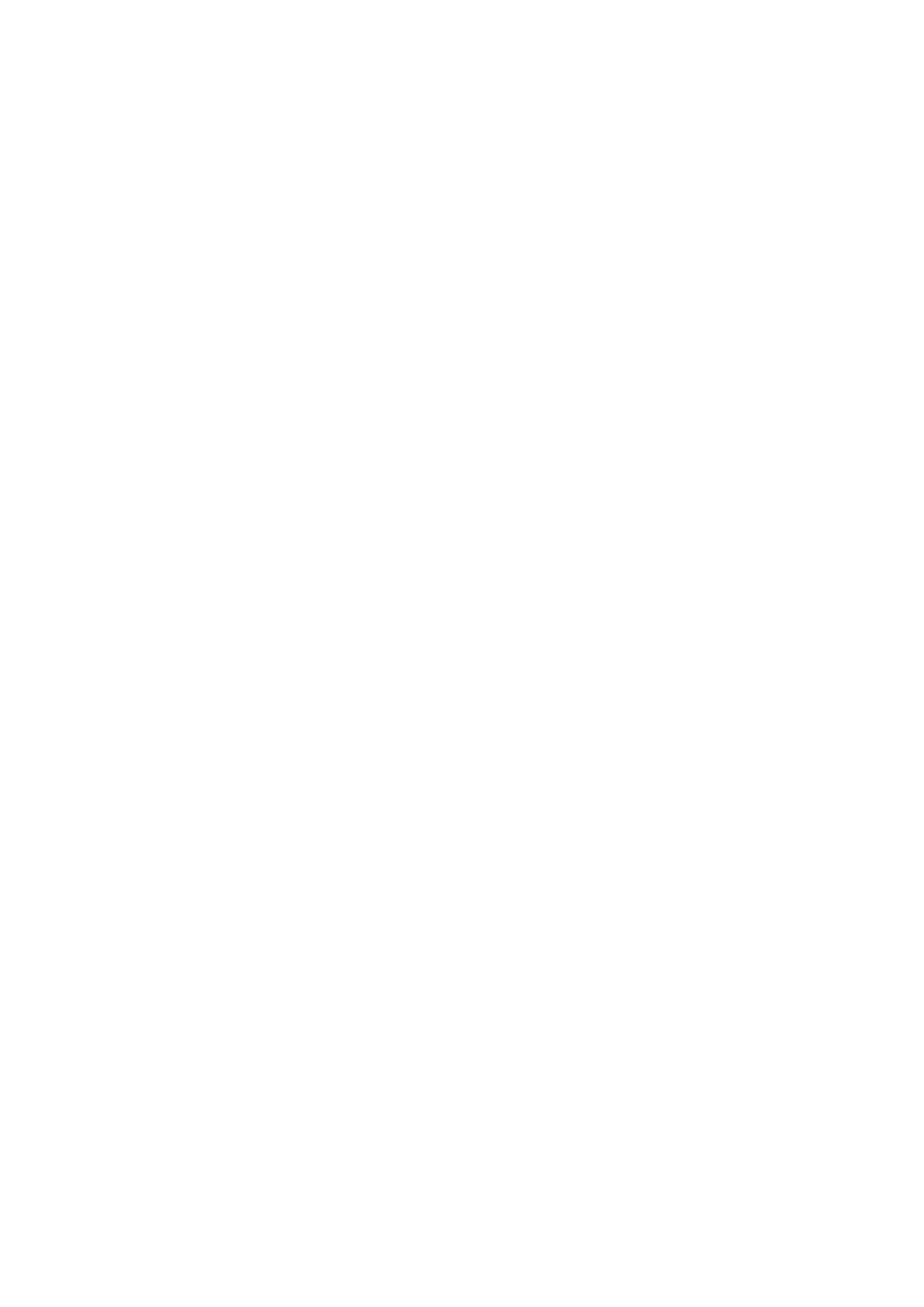**Amendments to the Bill since the previous version are indicated by sidelining in the right margin. Wherever possible, provisions that were in the Bill as introduced retain the original numbering.** 

# Good Food Nation (Scotland) Bill [AS AMENDED AT STAGE 2]

An Act of the Scottish Parliament to require the Scottish Ministers to prepare and publish a national good food nation plan; to require certain authorities to prepare and publish their own good food nation plans; and to provide as to the effect of all of those plans.

#### *National good food nation plan*

#### *5* **1 Requirement to produce plan**

- (1) The Scottish Ministers must—
	- (a) publish, and
	- (b) lay before the Scottish Parliament,

a national good food nation plan.

- *10* (2) Subsection (1) must be complied with before the end of the period of 3 months beginning with the expiry of the consideration period mentioned in section 1B.
	- (3) The national good food nation plan must set out—
		- (a) the main outcomes in relation to food-related issues which the Scottish Ministers want to be achieved in relation to Scotland,
- *15* (b) indicators or other measures by which progress in achieving the outcomes may be assessed, and
	- (c) the policies which the Scottish Ministers intend to pursue in order to secure the achievement of the outcomes.
	- (4) The national good food nation plan may include such other material in relation to food-related issues as the Scottish Ministers consider appropriate.
	- (5) In determining the content of the national good food nation plan, the Scottish Ministers must have regard, among other things, to the scope for food-related issues to affect outcomes in relation to—
		- (a) social and economic wellbeing,
- *25* (b) the environment, including in particular in relation to—
	- (i) climate change, and
	- (ii) wildlife and the natural environment,
	- (c) health and physical and mental wellbeing (including in particular through the provision of health and social care services),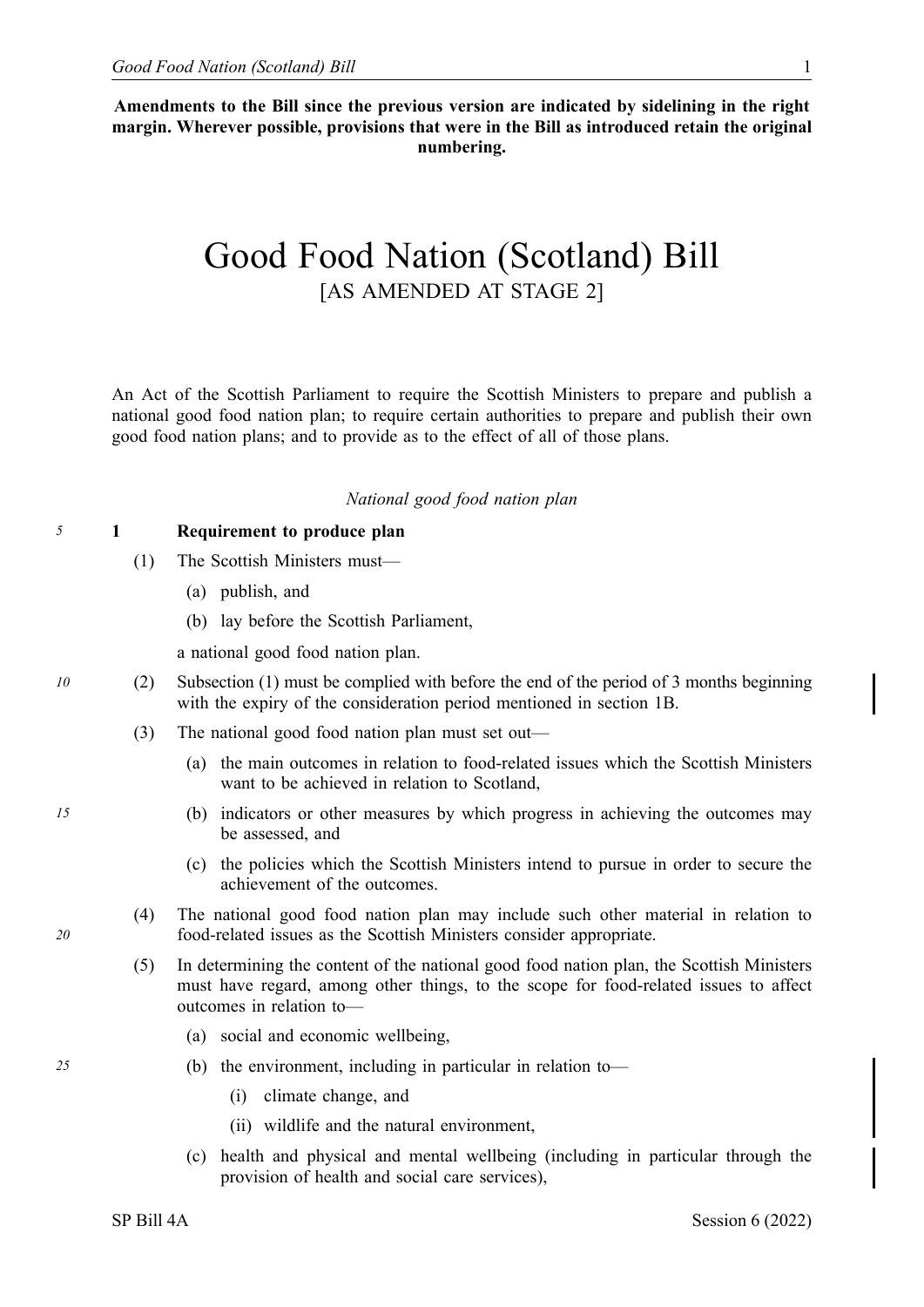- (d) economic development,
- (e) animal welfare,
- (f) education, and
- (g) child poverty.

# *5* **1A Preparation of plan: principles**

In preparing the national good food nation plan, the Scottish Ministers must have regard to—

- (a) the fact that each part of the food system and supply chain plays an important role in the provision of food,
- *10* (b) the role of sustainable food production in contributing to mitigation of climate change, halting and reversing of loss of biodiversity and improvement in animal welfare,
	- (c) the ability of high quality, nutritious and culturally appropriate food to improve the health and physical and mental wellbeing of people,
- *15* (d) the fact that adequate food is a human right (as part of the right to an adequate standard of living set out in Article 11 of the International Covenant on Economic, Social and Cultural Rights) and essential to the realisation of other human rights,
	- (e) the importance of the food business sector—
		- (i) continuing to be a thriving part of the Scottish economy,
- *20* (ii) having resilient supply chains,
	- (iii) operating with fair work standards, and
	- (iv) in contributing to resilient local economies across Scotland.

#### **1B Requirement to lay proposed plan before the Parliament**

- (1) Before complying with the requirement to lay a national good food nation plan in section 1(1), the Scottish Ministers must—
	- (a) lay the proposed plan before the Scottish Parliament, and
	- (b) before finalising the plan have regard to—
		- (i) any representations about the proposed plan that are made to them,
		- (ii) any resolution relating to the proposed plan passed by the Parliament, and
- *30* (iii) any report relating to the draft plan published by any committee of the Parliament for the time being appointed by virtue of the standing orders,

before the expiry of the consideration period.

- (2) The proposed plan must be laid before the Parliament under subsection (1)(a) not later than the end of the period of 12 months beginning with the day on which this section comes into force.
- (3) The Scottish Ministers must, when laying the national good food nation plan before the Parliament under section 1(1), lay a statement setting out—
	- (a) details of any representations, resolutions or reports mentioned in subsection (1)(b), and

*25*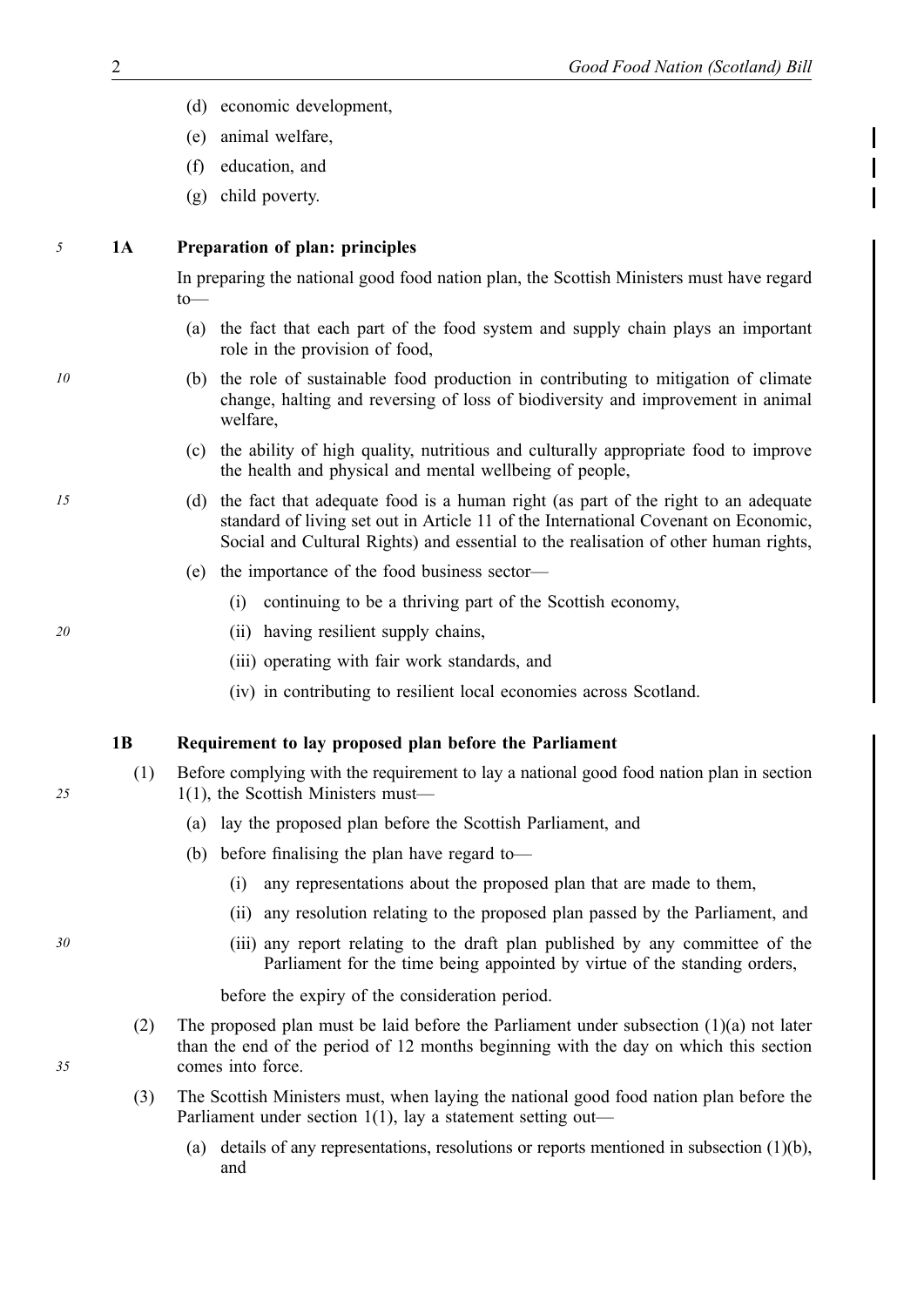- (b) the changes (if any) they have made to the plan in response to such representations, resolutions or reports and the reasons for those changes.
- (4) In this section "consideration period" means the period of 28 days beginning with the day on which the proposed plan is laid before the Parliament under subsection (1)(a).
- *5* (5) In calculating the period of 28 days mentioned in subsection (4), no account is to be taken of any period during which the Parliament is dissolved or in recess for more than 4 days.

## **2 Preparation of plan: consultation**

- (1) In preparing the national good food nation plan, the Scottish Ministers must—
- *10* (a) publish, and consult on, a draft of the plan, and
- (b) have regard to any responses to the consultation.
	- (2) The persons consulted under subsection (1)(a) are to be those who the Scottish Ministers consider appropriate.

#### **3 Preparation of plan: consideration of international instruments**

- *15* (1) In preparing the national good food nation plan, the Scottish Ministers must have regard to the international instruments listed in subsection (2).
	- (2) Those instruments are—
		- (a) Article 11 (so far as it concerns adequate food) of the International Covenant on Economic, Social and Cultural Rights,
- *20* (b) Article 24(2)(c) (so far as it concerns the provision of adequate nutritious foods) of the United Nations Convention on the Rights of the Child,
	- (c) Articles 27(1) and (3) (so far as they concern nutrition) of the United Nations Convention on the Rights of the Child,
	- (d) Article 12(2) (so far as it as concerns adequate nutrition during pregnancy and lactation) of the Convention on the Elimination of All Forms of Discrimination Against Women.
	- (3) The Scottish Ministers may by regulations modify the list in subsection (2) so as to add, remove or vary a reference to an international instrument.
	- (4) The provision which may be made by regulations under subsection (3) includes—
- *30* (a) limiting the extent of an international instrument to a particular matter,
	- (b) providing that a reference to an international instrument is a reference to that instrument as it has effect—
		- (i) at a particular time, or
		- (ii) as amended from time to time.

#### *35* **4 Effect of plan**

The Scottish Ministers must, when exercising a specified function or a function falling within a specified description, have regard to the national good food nation plan.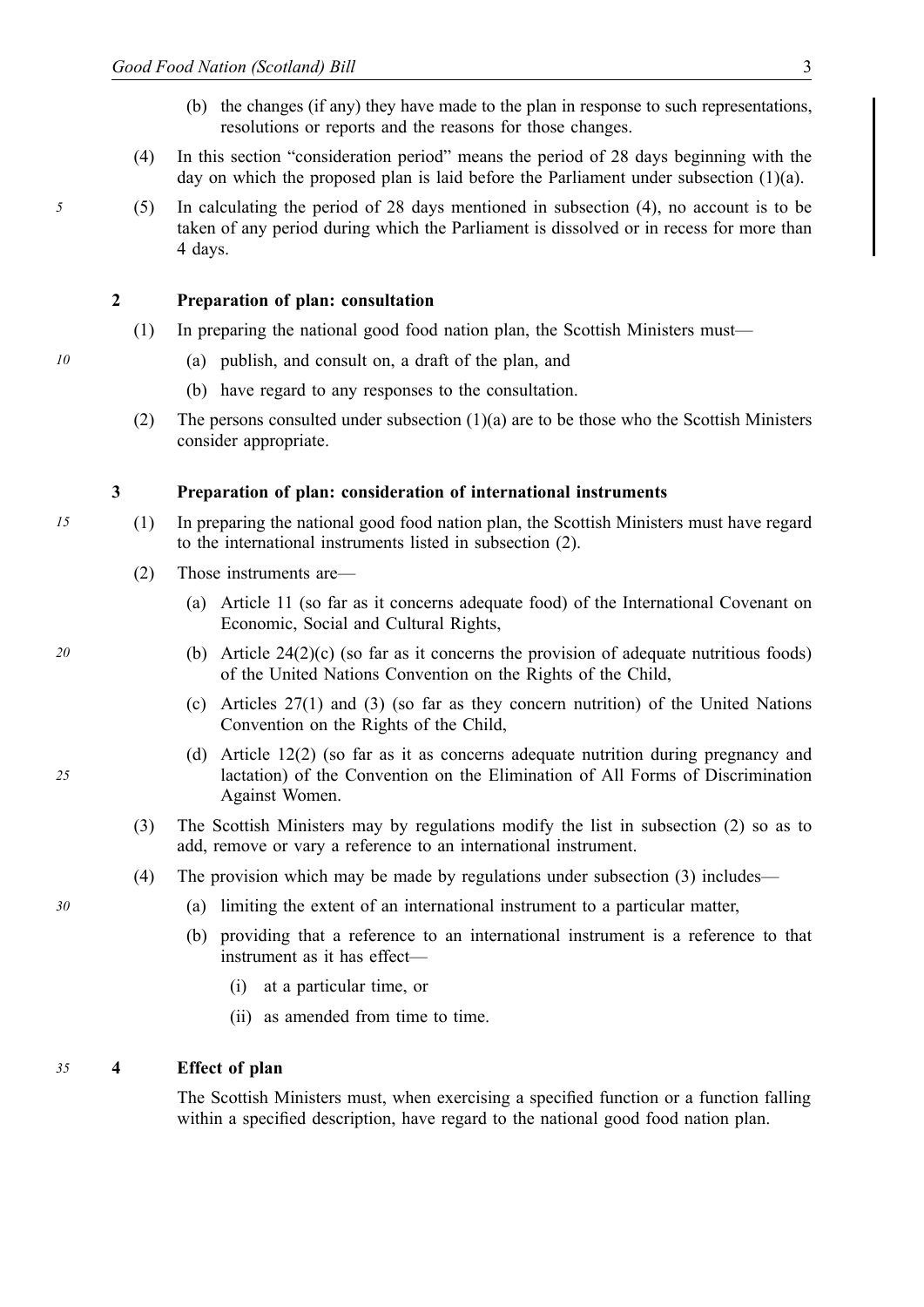# **5 Reporting**

- (1) As soon as practicable after the end of each reporting period, the Scottish Ministers must—
	- (a) publish, and
- *5* (b) lay before the Scottish Parliament,

a report setting out progress made in the reporting period towards achieving the outcomes set out in the national good food nation plan, by reference to the indicators or other measures contained in the plan by virtue of section 1(3)(b).

- (2) The report may include such other material in relation to food-related issues as the Scottish Ministers consider appropriate.
- (3) In this section, "reporting period" means—
	- (a) the period of 2 years beginning with the day on which section  $1(1)$  is complied with, and
	- (b) each subsequent period of 2 years.

# *15* **6 Review and revision of plan**

- (1) Before the end of—
	- (a) the period of 5 years beginning with the day on which section 1(1) is complied with, and
	- (b) each subsequent period of 5 years,

*20* the Scottish Ministers must review the national good food nation plan.

- (2) Following a review, the Scottish Ministers may revise the plan as they consider appropriate.
- (3) Sections 1(3) to (5), 1A, 2 and 3(1) apply in relation to revising the plan as they apply in relation to the preparation of the plan in the first place.
- *25* (4) As soon as practicable after revising the plan, the Scottish Ministers must—
	- (a) publish, and
	- (b) lay before the Scottish Parliament,

the plan as so revised.

(5) Sections 1B(1) and (3) to (5) apply in relation to a revised national good food nation plan as they apply in relation to the national good food nation plan in the first place.

# *Good food nation plans of public bodies*

# **7 Requirements to produce plans**

- (1) Each relevant authority must publish a good food nation plan.
- (2) In this Act, a "relevant authority" is—
- *35* (a) a health board,
	- (b) a local authority,
	- (c) a specified public authority.

*10*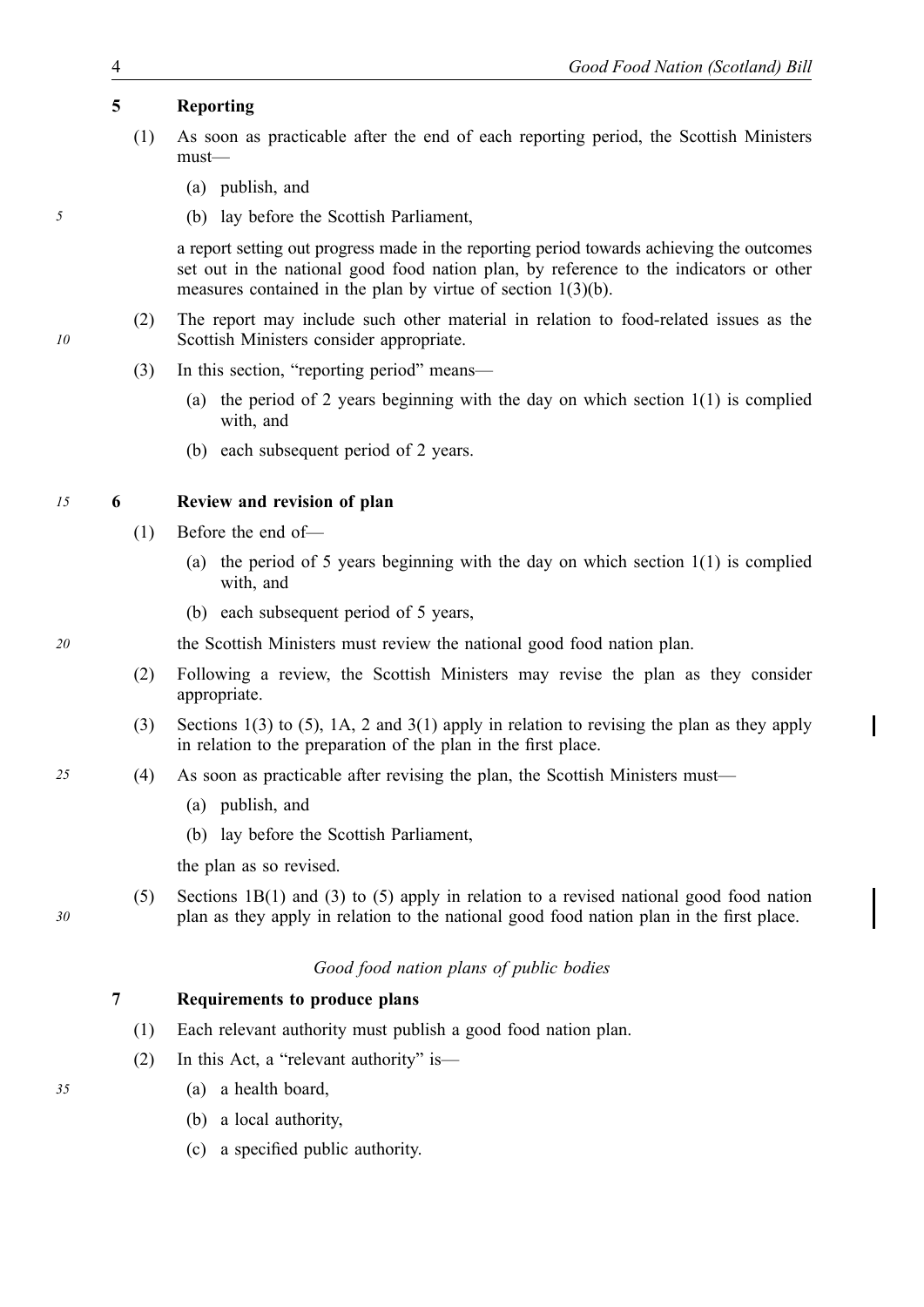- (3) Subsection (1) must be complied with—
	- (a) in the case of a health board or local authority, before the end of the period of 12 months beginning with the day on which this section comes into force,
	- (b) otherwise, before the end of the period specified in relation to the authority concerned.
- (4) A relevant authority's good food nation plan must set out—
	- (a) the main outcomes in relation to food-related issues which the relevant authority wants to be achieved within the relevant authority's areas of responsibility,
	- (b) indicators or other measures by which progress in achieving the outcomes may be assessed, and
- *1* (c) the policies which the relevant authority intends to pursue in order to secure the achievement of the outcomes.
	- (5) A relevant authority's good food nation plan may include such other material in relation to food-related issues as the relevant authority considers appropriate.
	- *15* (6) In determining the content of its good food nation plan, a relevant authority must have regard, among other things, to the scope for food-related issues to affect outcomes in relation to—
		- (a) social and economic wellbeing,
		- (b) the environment, including in particular in relation to—
	- *20* (i) climate change, and
		- (ii) wildlife and the natural environment,
		- (c) health and physical and mental wellbeing (including in particular through the provision of health and social care services),
		- (d) economic development,
	- *25* (e) animal welfare,
		- (f) education, and
		- (g) child poverty.

**7A Preparation of plans: principles** 

In preparing a good food nation plan under section 7, a relevant authority must have regard to—

- (a) the fact that each part of the food system and supply chain plays an important role in the provision of food,
- (b) the role of sustainable food production in contributing to mitigation of climate change, halting and reversing of loss of biodiversity and improvement in animal welfare,
- (c) the ability of high quality, nutritious and culturally appropriate food to improve the health and physical and mental wellbeing of people,
- (d) the fact that adequate food is a human right (as part of the right to an adequate standard of living set out in Article 11 of the International Covenant on Economic, Social and Cultural Rights) and essential to the realisation of other human rights,

*35*

*40*

*10*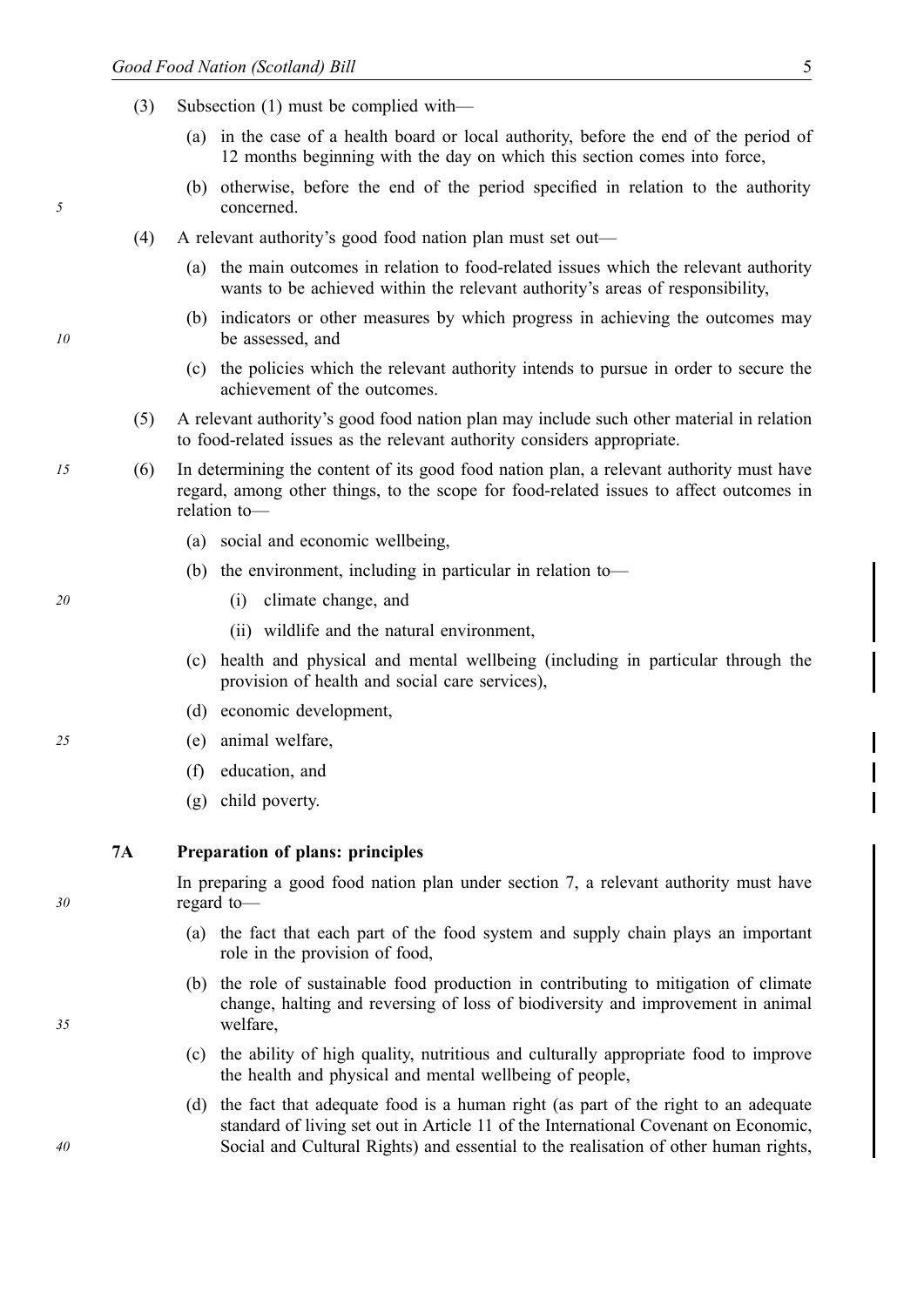- (e) the importance of the food business sector—
	- (i) continuing to be a thriving part of the Scottish economy,
	- (ii) having resilient supply chains,
	- (iii) operating with fair work standards, and
- *5* (iv) contributing to resilient local economies across Scotland.

#### **8 Preparation of plans: consultation**

- (1) In preparing a good food nation plan under section 7, a relevant authority must—
	- (a) publish, and consult on, a draft of the plan, and
	- (b) have regard to any responses to the consultation.
- *10* (2) Those consulted under subsection  $(1)(a)$  are to be those who the relevant authority considers appropriate.

# **9 Preparation of plans: consideration of national plan**

In preparing a good food nation plan under section 7, a relevant authority must have regard to the national good food nation plan.

#### *15* **9A Statement accompanying plan**

A relevant authority must, when publishing its good food nation plan, publish a statement setting out how in preparing the plan it complied with sections 7A and 9.

# **10 Effect of plans**

A relevant authority must, when exercising a specified function or a function falling within a specified description, have regard to the relevant authority's good food nation plan.

#### **11 Reporting**

- (1) As soon as practicable after the end of each reporting period, a relevant authority must publish a report setting out progress made in the reporting period towards achieving the outcomes set out in its good food nation plan, by reference to the indicators or other measures contained in its plan by virtue of section 7(4)(b).
- (2) The report may include such other material in relation to food-related issues as the relevant authority considers appropriate.
- (3) In this section, "reporting period" means—
- *30* (a) the period of 2 years beginning with the day on which section 7(1) is complied with by the relevant authority, and
	- (b) each subsequent period of 2 years.

#### **12 Review and revision of plans**

- (1) Before the end of—
- *35* (a) the period of 5 years beginning with the day on which section 7(1) is complied with by it, and

*25*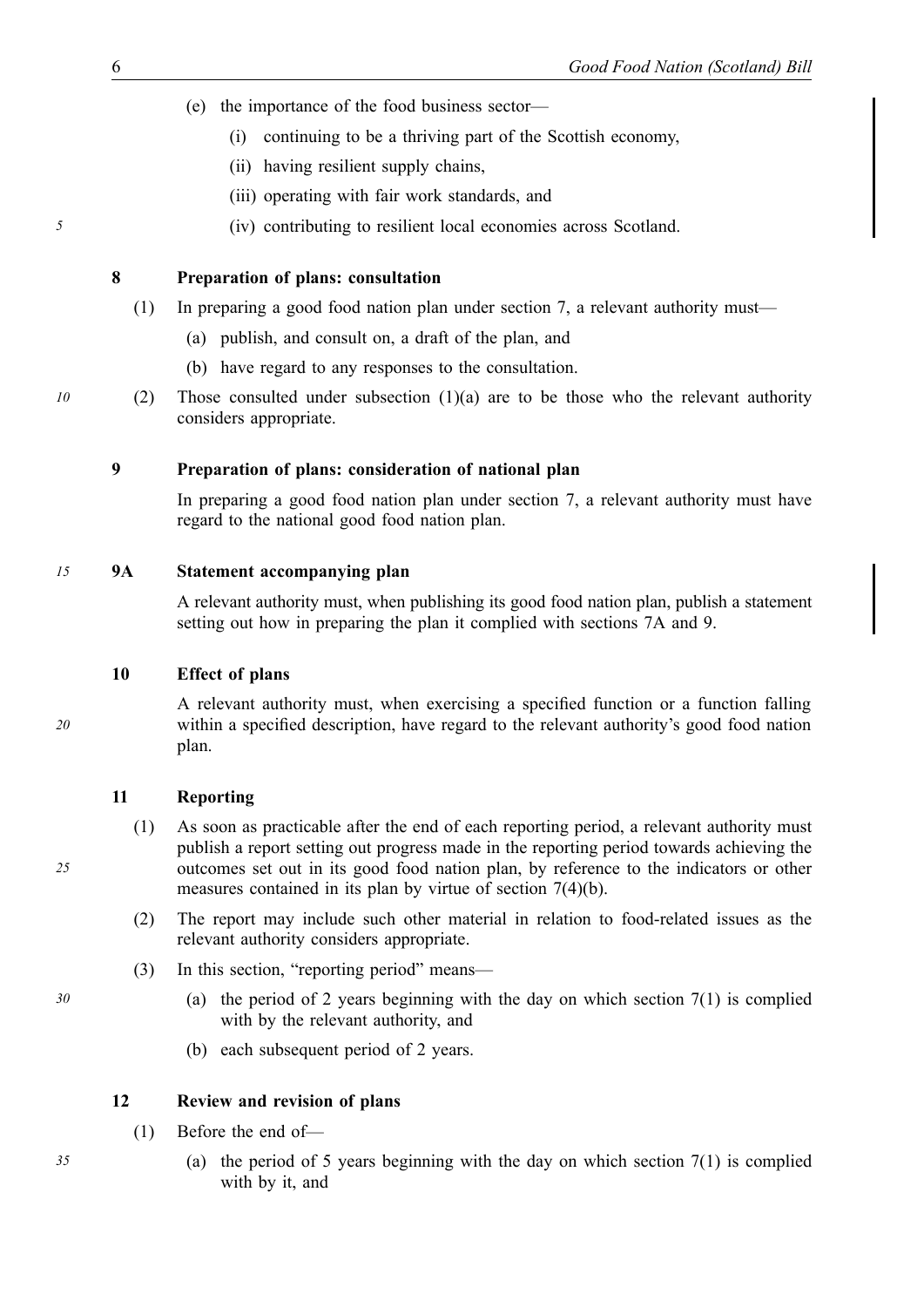(b) each subsequent period of 5 years,

a relevant authority must review its good food nation plan.

- (2) Following a review, the relevant authority may revise the plan as the relevant authority considers appropriate.
- *5* (3) Sections 7(4) to (6), 7A, 8 and 9 apply in relation to revising the plan as they apply in relation to the preparation of the plan in the first place.
	- (3A) A relevant authority must, when publishing a revised good food nation plan, publish a statement setting out how in revising the plan it complied with sections 7A and 9.
	- (4) As soon as practicable after revising the plan, a relevant authority must publish the plan as so revised.

#### *1 Interpretation*

#### **13 Meaning of "food-related issue"**

- (1) In this Act, "food-related issue" means—
	- (a) a food matter, or
- *15* (b) any other matter connected with—
	- (i) the availability of food,
	- (ii) the production, processing or distribution of food,
	- (iii) the preparation or service of food for consumers.
	- (2) In subsection (1), "food" and "food matter" have the same meanings as in the Food (Scotland) Act 2015 (see, respectively, sections 53(1) and 54 of that Act).

#### **14 Other defined expressions**

 $(1)$  In this Act—

"the Convention on the Elimination of All Forms of Discrimination Against Women" means the Convention on the Elimination of All Forms of Discrimination Against Women adopted and opened for signature, ratification and accession by General Assembly resolution 34/180 of 18 December 1979,

"food business sector" means persons carrying out businesses involving—

- (a) any stage of the production, processing or distribution of food, or
- (b) the preparation or service of food for consumers,
- *30* "health board" means a board constituted under section 2(1)(a) of the National Health Service (Scotland) Act 1978,

"the International Covenant on Economic, Social and Cultural Rights" means the International Covenant on Economic, Social and Cultural Rights adopted and opened for signature, ratification and accession by General Assembly resolution 2200A (XXI) of 16 December 1966,

"international instrument"—

- (a) means—
	- (i) any treaty, convention or other international legislative instrument, or

*10*

*20*

*25*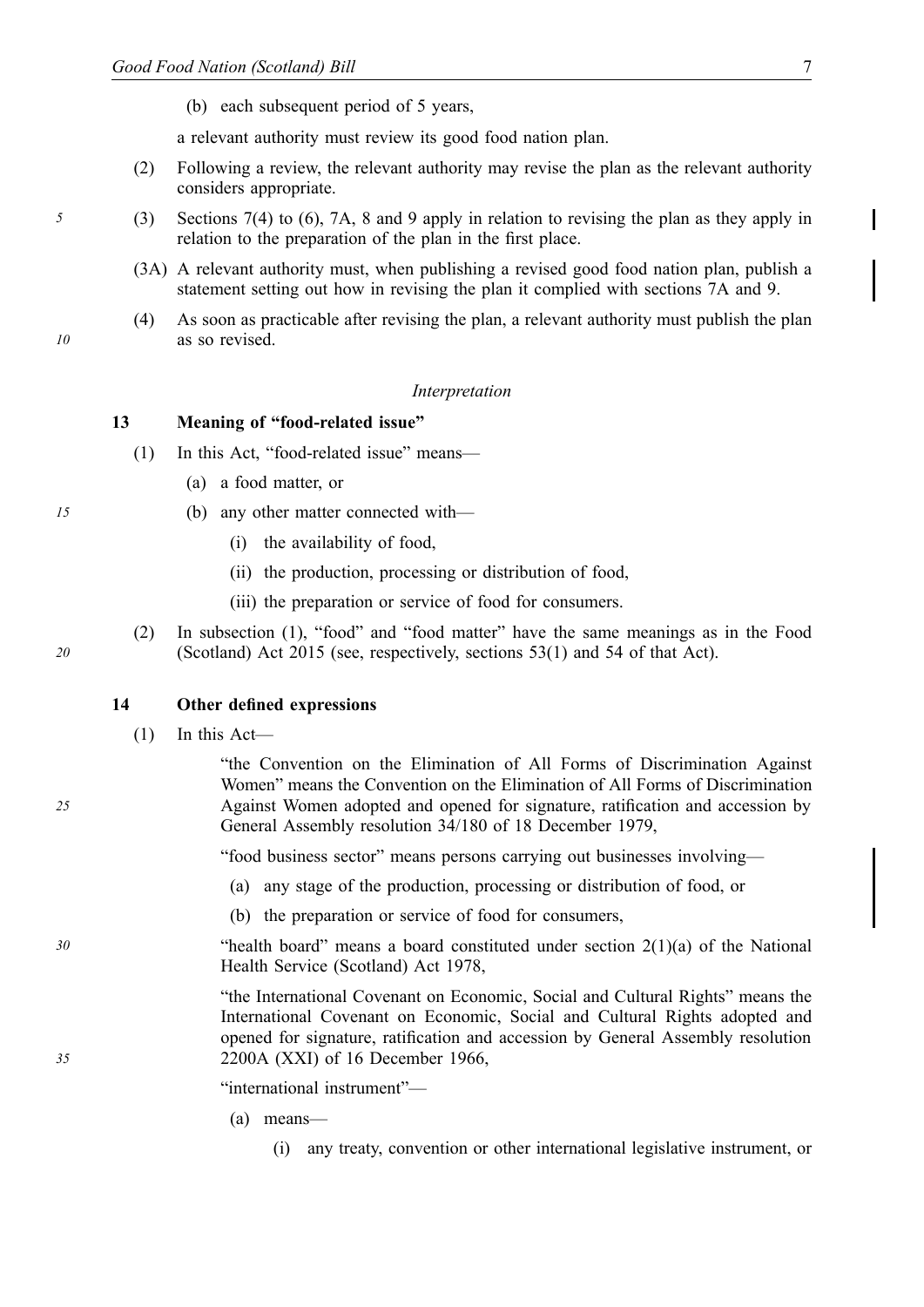- (ii) any document issued by an international organisation for the purpose of giving guidance to states, and
- (b) includes any provision of such an instrument,

"international organisation" means an organisation and its subordinate bodies governed by international law, or any other body which is set up by, or on the basis of, an agreement between two or more states,

"public authority" means a person who is—

- (a) a part of the Scottish Administration, or
- (b) a Scottish public authority with mixed functions or no reserved functions (within the meaning of the Scotland Act 1998),

"relevant authority" has the meaning given in section  $7(2)$ ,

"specified" means specified in regulations made by the Scottish Ministers,

"the United Nations Convention on the Rights of the Child" means the United Nations Convention on the Rights of the Child adopted and opened for signature, ratification and accession by General Assembly resolution 44/25 of 20 November 1989.

(2) A reference in this Act to an international instrument is, unless the reference contains contrary provision, a reference to the instrument as it has effect when section 3 comes into force.

#### *20 Ancillary provision*

#### **15 Ancillary provision**

- (1) The Scottish Ministers may by regulations make any incidental, supplementary, consequential, transitional, transitory or saving provision they consider appropriate for the purposes of, in connection with or for giving full effect to this Act or any provision made under it.
- (2) Regulations under subsection (1) may modify any enactment (including this Act).

#### *Regulation-making powers*

## **16 Regulations**

- (1) A power of the Scottish Ministers to make regulations conferred by any of the preceding provisions includes power to make—
	- (a) incidental, supplementary, consequential, transitional, transitory or saving provision,
	- (b) different provision for different purposes.
- (1A) Before making regulations under section 4,  $7(2)(c)$  or 10, the Scottish Ministers must—
	- (a) consult those persons who the Scottish Ministers consider appropriate, and
- *35* (b) have regard to any responses to the consultation.
	- (3) Regulations under section 3(3) are subject to the affirmative procedure.
	- (3A) The first regulations under section 4 are subject to the affirmative procedure.
	- (3B) Subsequent regulations under section 4 are subject to the negative procedure.
	- (3C) Regulations under section  $7(2)(c)$  are subject to the affirmative procedure.

*30*

*25*

# *5*

*15*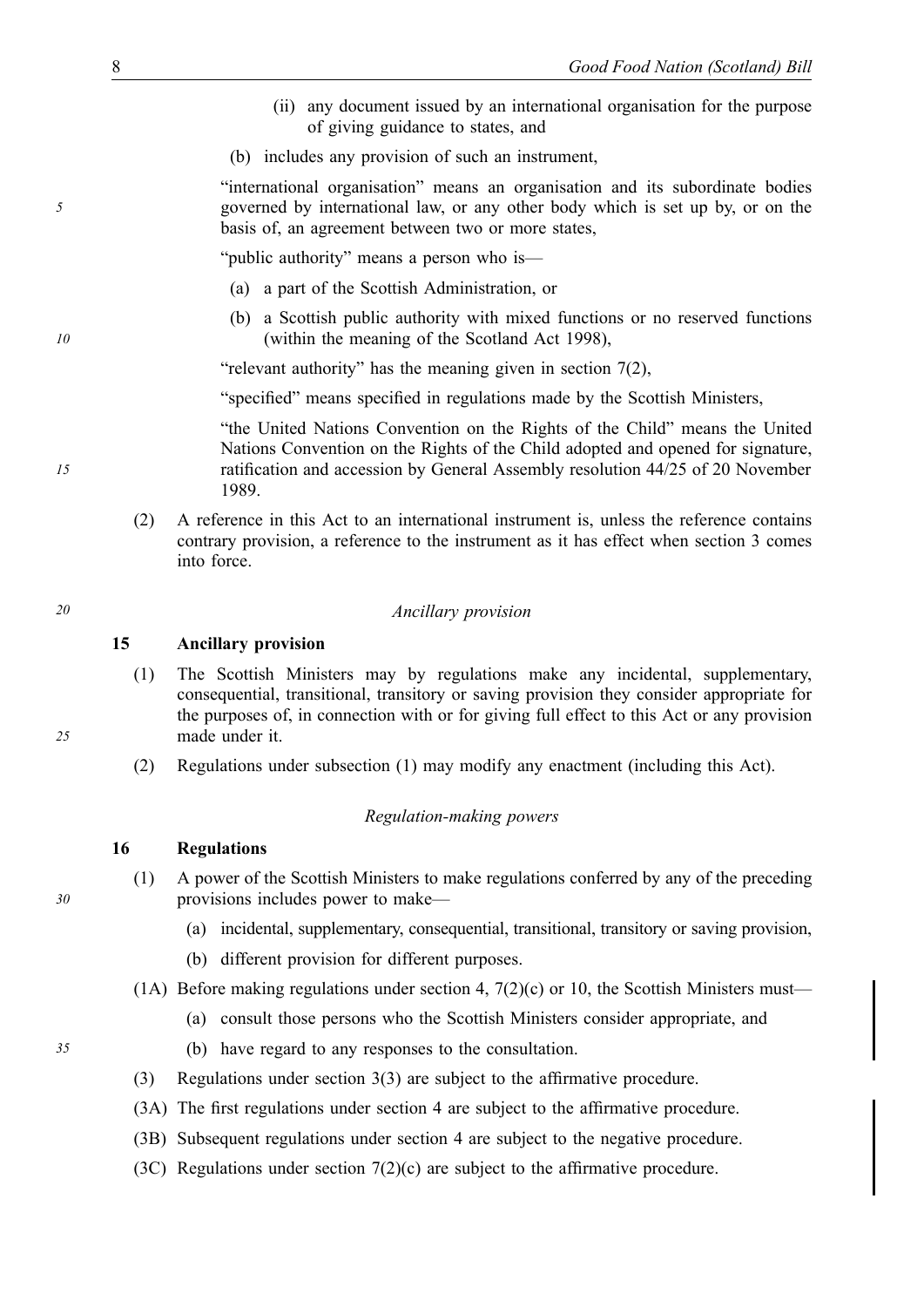- (3D) Regulations under section 7(3)(b) or 10 are subject to the negative procedure.
- (4) Regulations under section 15(1)—
	- (a) which add to, replace or omit any part of the text of an Act are subject to the affirmative procedure,
- *5* (b) otherwise, are subject to the negative procedure.

# *Commencement and short title*

# **17 Commencement**

- (1) The following sections come into force on the day after Royal Assent—
	- (a) section 13,
- *10* (b) section 14,
- *1* (c) section 16,
	- (d) this section, and
	- (e) section 18.
	- (2) The other provisions of this Act come into force on such day as the Scottish Ministers may by regulations appoint.
	- (3) Regulations under subsection (2) may—
		- (a) include transitional, transitory or saving provision,
		- (b) make different provision for different purposes.

#### **18 Short title**

*20* The short title of this Act is the Good Food Nation (Scotland) Act 2022.

Ι